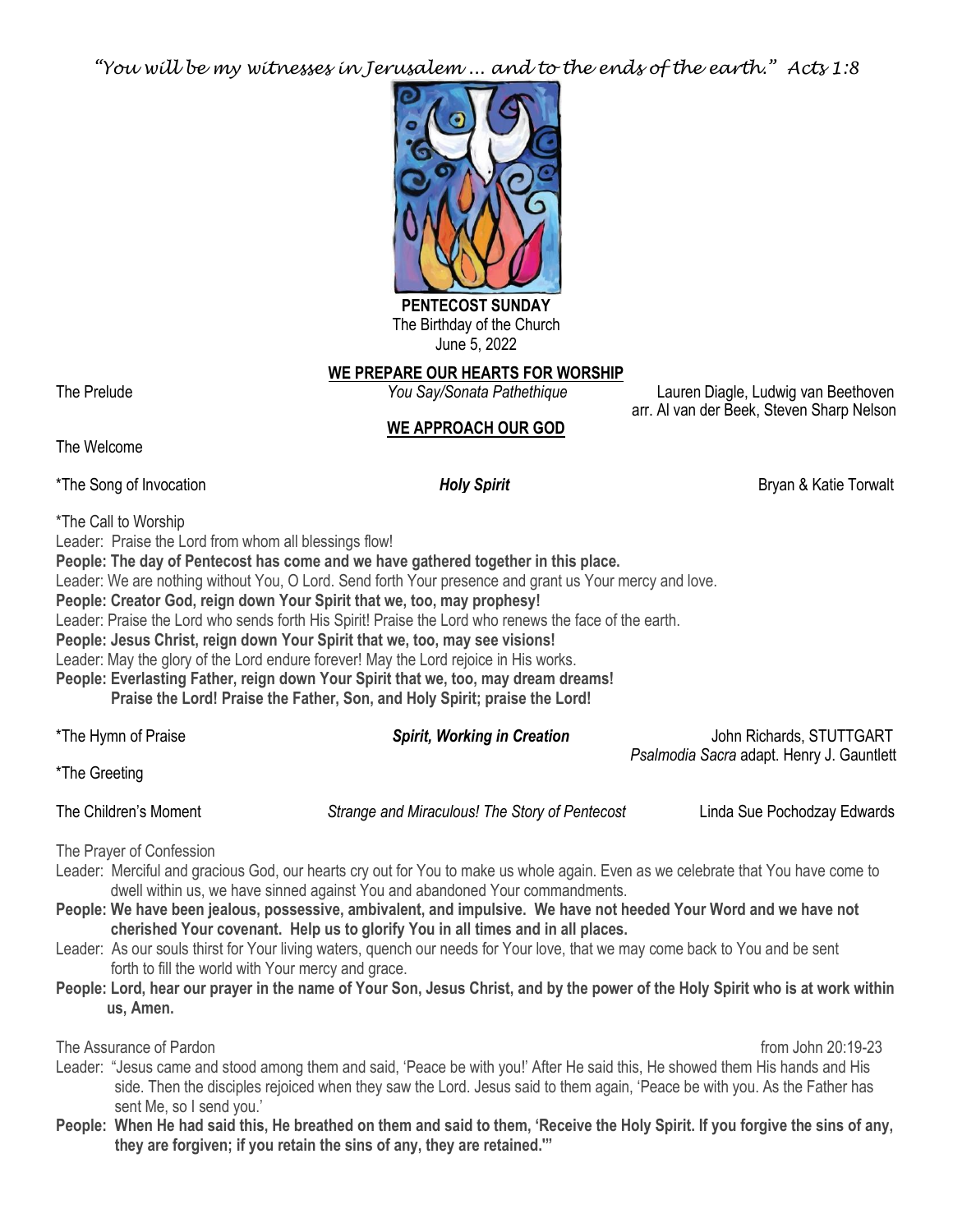| *The Song of Response                                                                                                    | <b>Holy Spirit, Living Breath of God</b>                                                                             | Keith Getty, Stuart Townend                    |
|--------------------------------------------------------------------------------------------------------------------------|----------------------------------------------------------------------------------------------------------------------|------------------------------------------------|
| The Prayer for Illumination<br>The Scripture Lesson<br>Leader: This is the Word of the Lord<br>People: Thanks be to God. | WE HEAR GOD'S WORD<br><b>Spirit of the Living God</b><br>(Woven through the scripture reading)                       | Daniel Iverson, Michael Baughen<br>Acts 2:1-21 |
| The Message                                                                                                              | "Eldad and Medad"                                                                                                    |                                                |
| The Prayer for Blessing on the Word                                                                                      |                                                                                                                      |                                                |
| The Offering of Our Tithes and Gifts<br>The Offertory Prayer<br>The Offertory<br>The News of the Church Alive            | WE RESPOND TO GOD'S GOODNESS<br>O For a Thousand Tongues to Sing<br>(Please sign and pass the friendship registers.) | Lowell Mason, arr. Kurt Kaiser                 |
| The Mission Update                                                                                                       |                                                                                                                      | LaCasa di me Padre                             |
| *The Sending Song                                                                                                        | Shine, Jesus, Shine                                                                                                  | <b>Graham Kendrick</b>                         |
| Our Expression of Gratitude                                                                                              |                                                                                                                      |                                                |
| The Blessing                                                                                                             | The Lord Bless You and Keep You                                                                                      | Peter C. Lutkin                                |
| *The Benediction                                                                                                         |                                                                                                                      |                                                |
| *The Postlude                                                                                                            | <b>Trumpet Voluntary</b>                                                                                             | Gordon Young                                   |
| *All who are able, please stand                                                                                          |                                                                                                                      |                                                |

**Worship Leaders:** Preaching – Pastor Bud Pratt; Liturgist – Kathy Geurink; Organist – Beth Sweers; Cello – Kevin Sweers; Chancel Choir; Praise Team

# **Please follow our church social media pages**:

Instagram: frcgrandville Facebook: First Reformed Church

# **Stewardship Update:**

| S. | 6,355.00 |
|----|----------|
|    | 2,291.00 |
|    | 8,646.00 |
|    |          |

Average weekly offering needed to make 2022 budget \$ 18,258.00 2022 Annual budget \$949,429.00 **Text to Give** - 616-208-4301

**Our newly elected Elders for 2022-2025** are Kathy Geurink, Paul Brinks, Linda Timmerman, and Val Westrick. Our newly elected Deacons for 2022-2025 are Rebecca Hollen, Mattie Wolford, Jen Dykstra, and Kim Brinks. These leaders will be ordained and installed on June 12 during worship. Thank you for upholding them in your prayers!

**New Children's Ministry Director hired!** Madelyn McConnon Alforo has been hired to become our new Children's Ministry Director. She begins her work at FRC on June 13. We look forward to introducing you to Madelyn soon.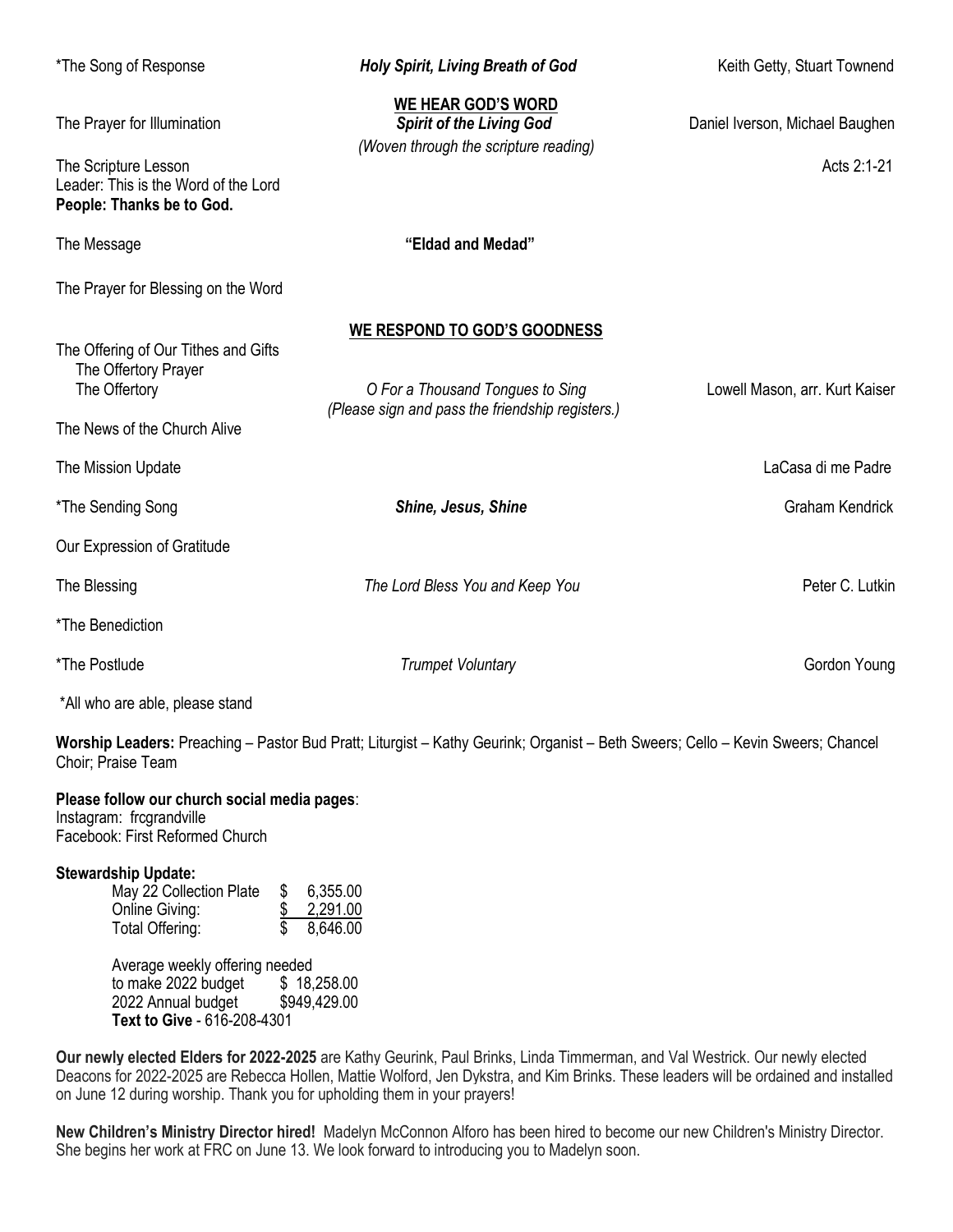## **TODAY'S HAPPENINGS**

Nursery is available. Children can be dropped off in the nursery when you arrive & picked up after the worship service.

**La Casa fundraising dinner** - **TODAY**, following our Pentecost worship service, the LaCasa community will be feeding our congregation as a way to say "thank you" and to give us an opportunity to help the LaCasa community financially. The Covid pandemic has been especially hard on the LaCasa community, and they could really use a boost from the First Reformed Family. Let's make this a great day in celebration of our Lord's kingdom work.

**Godspeed to Beth Sweers** - **TODAY**, we will be saying goodbye to Beth Sweers, our organist and choir accompanist who has served our Lord for decades in our worship services. Beth and Steve are moving to the east side of the state to be near family. Plan to join us as we say goodbye.

#### **Youth Mission Trip fundraiser:**

**Pop can drive** - There will be a labeled trash can in the Youth Lounge all year for you to drop off your empty cans.

**Maple Tree Preschool Registration** - Preschool registration for 2022-2023 has begun! If you know of a family looking for a preschool, please have them check out [www.mapletreepreschool.org](http://www.mapletreepreschool.org/) and [Maple Tree Preschool's](https://www.facebook.com/Maple-Tree-Preschool-107534002642706) Facebook page.

#### **LOOKING AHEAD**

**Splash into Summer** – An event the whole family can enjoy! Wednesday, June 29, from 6:00-8:30pm, outside the Youth Lounge. Bring a lawn chair for fellowship or join in on the fun. Hot dogs, chips and cold treats will be served. We will have water and regular games, slip-n-slide and a dunk tank. A flyer with more information is in your mailslot.

**Come celebrate with us!** On June 11<sup>th</sup> Eildert and MaryEtta Zwart will celebrate their 50<sup>th</sup> wedding anniversary with an open house. All First Reformed members are invited to come help them celebrate. It will be held in the Activity Center at First Reformed Church in Grandville from 1:00-4:00pm. Your presence is all we ask (please no gifts). If you are unable to attend, but would like to send a card, please send it to:

Eildert and MaryEtta Zwart 6145 N. Elmwood Lake Dr #8 Hudsonville, MI 49426

**Worship Director** – We are seeking a qualified candidate to fill the position of Worship Director. This position will involve worship planning, leading the congregation in worship, and coordinating the necessary activities to accomplish these two primary goals. There are job description for additional details on the table in the narthex. Interested candidates are asked to provide a personal letter of introduction and a current resume. Questions regarding this position, and the introductory letter and resume, should be forwarded to: Jeff Watson, First Reformed Church, 3060 Wilson Avenue, Grandville MI 49418, Email: [jeffw@firstgrandville.org,](mailto:jeffw@firstgrandville.org) Phone: 616-534- 5465

**Praise Team** – Wednesday, 5:30pm

#### **OPPORTUNITIES TO GIVE**

**Food pantry needs** – Applesauce, peanut butter, canned fruit, shampoo, toilet paper, muffin mix, gravy, jello, pudding, beef stew

**Family at Home** needs your help. This ministry has been a blessing to our church community and all those involved in it. We urgently need callers - people of any age who would like to reach out and connect with members of our church family. We are looking for people to visit, make phone calls, and send cards. If you are interested and looking to get involved or would just like more information, please contact Harold Ludema - [hnsludema@comcast.net](mailto:hnsludema@comcast.net) or Pastor Matt – matt@firstgrandville.org.

#### **JUNE BIRTHDAYS**

Jim Kuiper 64 on the 3<sup>rd</sup> Myrt Manders 80 on the 21<sup>st</sup> Mary Lou Besteman and  $81$  on the 4<sup>th</sup> Bob Schuitman and  $82$  on the  $25<sup>th</sup>$ Clark Matthews 84 on the 9<sup>th</sup> Ruth Plaggemars 82 on the 29<sup>th</sup> Helen Huizenga 94 on the 19<sup>th</sup><br>Joan Koster 89 on the 19<sup>th</sup> Joan Koster